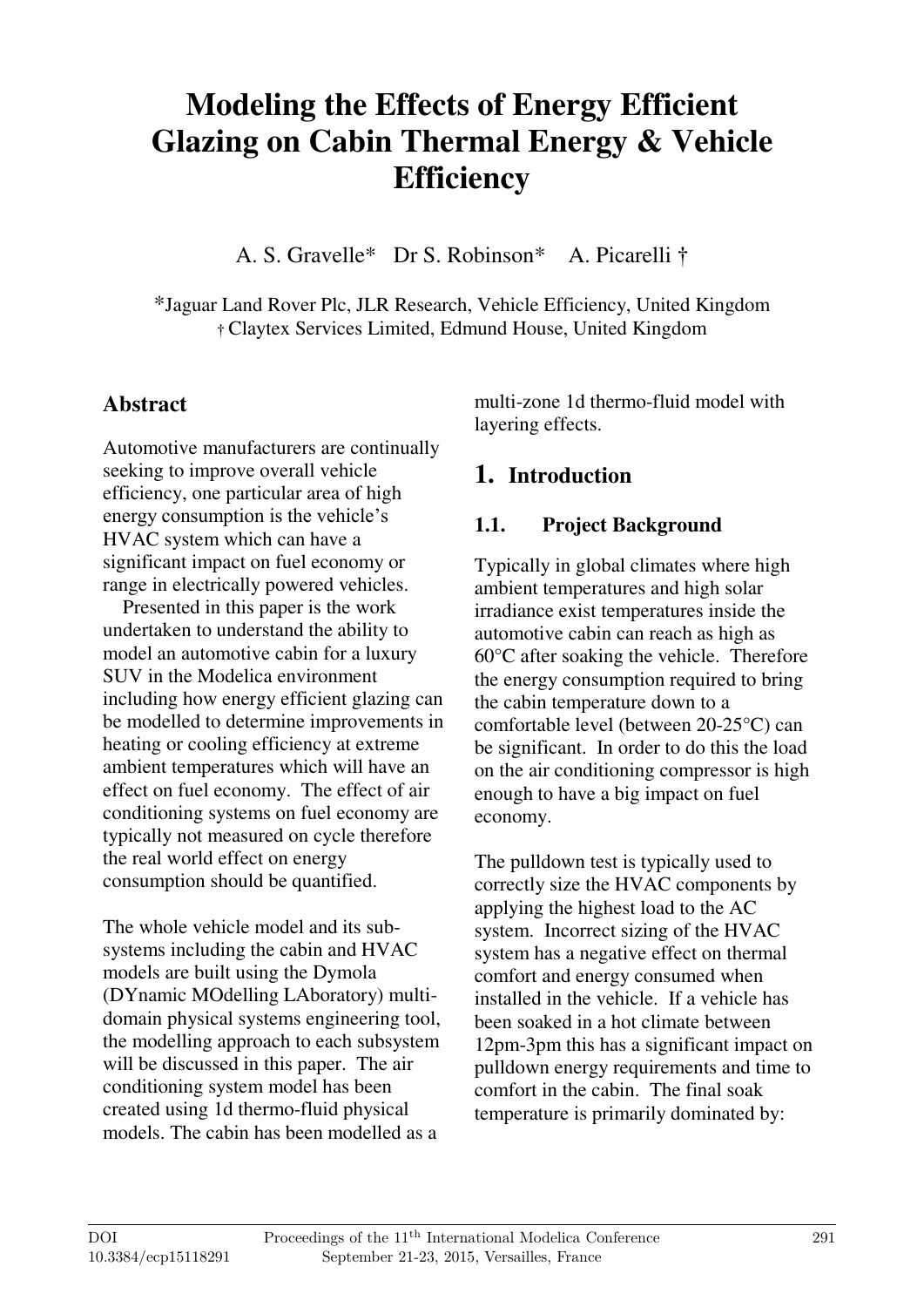surface area of the glazing, cabin volume, solar properties of the glazing, thermal conductivity & specify heat capacity of materials and the amount of solar radiation from the sun. The pulldown test consists of three 30 minute sections at: 50kph, 100kph and zero vehicle speed with idle engine speed.

In the case of low emissivity (lowE) or Infra-red reflective (IRR) glazing these have a positive effect on reflecting long wave radiation and the final soak temperature will be lower and therefore pulldown energy requirement and time to comfort will be reduced. As a result the AC system may be downsized due to the cabin now requiring significantly less energy to get to the optimum temperature.

 For the models developed a baseline vehicle was developed with standard production glazing and validated against physical climatic wind tunnel test data, therefore results generated with energy efficient glazing were from the model only.

The pulldown test was run with 1000W/m² irradiance from solar lamps directly above the test vehicle, whereas in the warmup test no solar irradiance was applied to the vehicle.  $43^{\circ}$ C and  $-18^{\circ}$ C temperatures were selected to be representative of the extremes of temperatures experienced across the globe. The AC compressor on the test vehicle was fitted with a specially made torque transducer so that changes in compressor torque related to cabin thermal energy could be related back to fuel consumption in the test results.

## **2. Efficient glazing effect on energy consumption**

## **2.1. Baseline and energy efficient glazing parameters**

For assessing the effect of glazing and insulation on occupant comfort and energy consumption in the modelling environment, relevant input parameters were required for the glazing model in Dymola including: transmission, absorption and emissivity characteristics. Glazing parameters are calculated directly from the supplier spectral data and conductive properties.

### **Table 1: Glazing input parameters for Dymola model**

| <b>Baseline Car</b>      | lwef | swaf | swtf |
|--------------------------|------|------|------|
| <b>Front Windshield</b>  | H    | M    | M    |
| Panoramic Roof           | H    | H    | L    |
| <b>Front Side Window</b> | H    | M    | M    |
| <b>Rear Side Window</b>  | H    | M    | M    |
| <b>Rear Windshield</b>   | H    | M    | M    |
| Prototype Car            | lwef | swaf | swtf |
| Front Windshield (IRR)   | M    | L    | L    |
| Panoramic Roof (LowE)    | L    | H    | VL   |
| Front Side Window (LowE) | L    | М    | М    |

Scale:



#### *lwef = Long wave emission factor k = Thermal conductivity [W/m.K] swaf = Short wave absorption factor swtf = Short wave transmission factor*

As can be seen from the data in Table 1.0 lowE coated glazing has a much lower emissivity value compared to standard glazing which limits the infra-red heating into the cabin. The IRR windshield has a higher emissivity than with LowE coatings but the reflective capability of long wave radiation is much better in IRR glazing,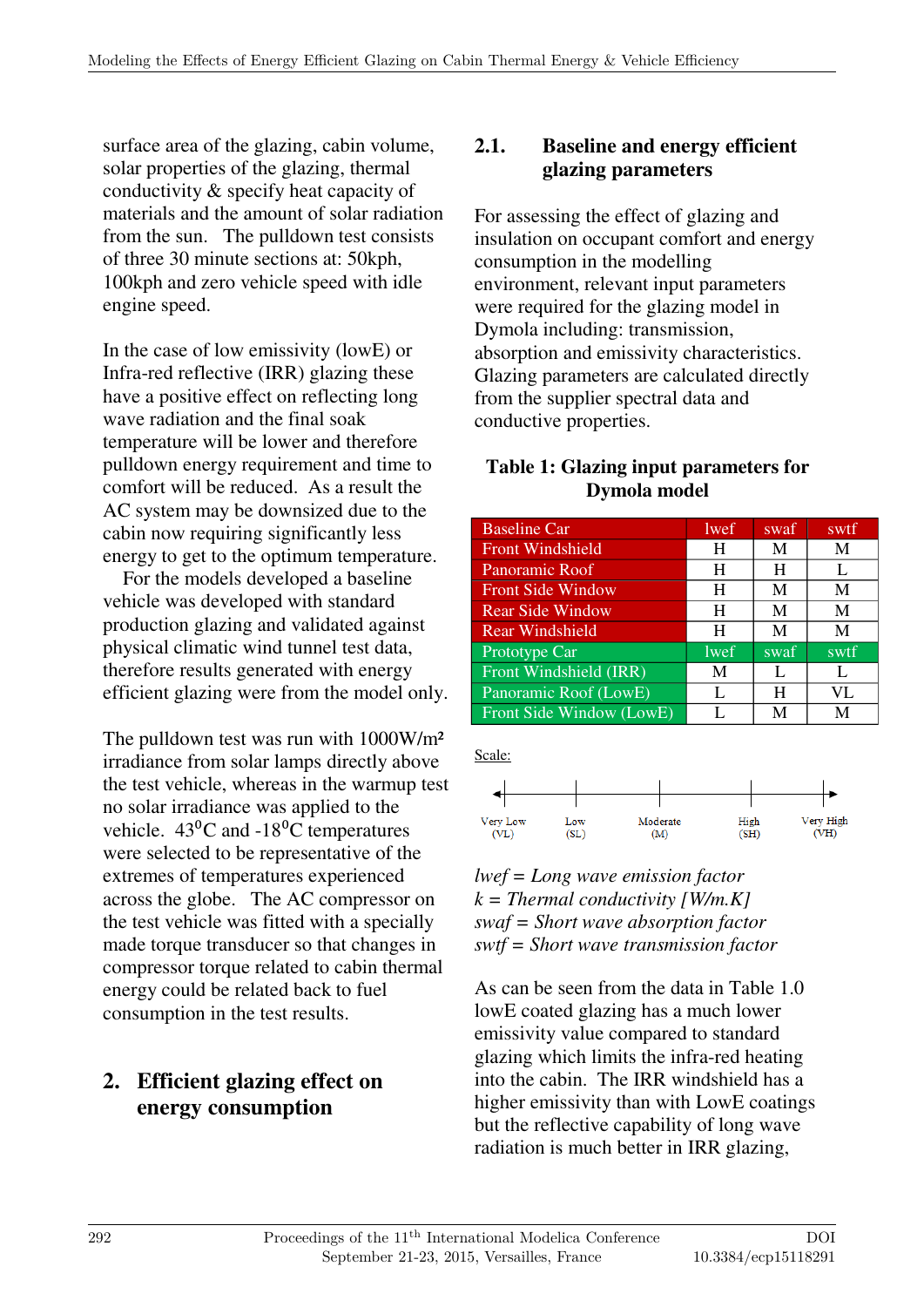IRR glass also has a much lower transmittance of heat into the cabin.

In both vehicle configurations the same glazing was used for the rear side windows and rear windshield as well as considering the effect that glazing targets lower solar energy transmission. Glazing that has a reduced U value was also considered, U value being the amount of heat loss per m² of material:

$$
R_{th} = \frac{t}{\lambda} \qquad U = \frac{1}{R_{th}}
$$

*Rth = Thermal resistance (m²/K)/W t = Thickness of the glazing (m) λ = Thermal conductivity (W/m.K)*   $U = U$  value (W/m<sup>2</sup>.K)

U value is directly linked to thermal conductivity therefore reducing it should minimise the impact of solar gain during hot climates and prevent loss of heat from the cabin in cold climates. For simulations where low U value glazing is considered, a fixed value of 1.4W/m².K has been used.

### **2.2. Effects of glazing properties on the cabin environment**

In testing both vehicle configurations (baseline & advanced glazing) an overall constant solar load of 1000W/m² was used to mimic the typical values for maximum direct solar radiation (excluding the scattering effect). In reality the solar load is not constant but varies with factors such as: time of day, latitude, altitude, time of year, azimuth angle and vehicle tilt angle. The largest contributor to heat flux into the cabin is in the infrared section of the spectral curve. Therefore glazing that targets filtering of the infrared portion of the spectrum are most beneficial to lowering cabin soak temperatures. Figure 1.0 displays the comparison in solar transmittance of the baseline and LowE glazing for the front side windows used in the test vehicle.

The data shows that the transmittance of the infra-red portion of the spectrum above 800nm is significantly lower in the LowE glazing compared with the baseline glazing.

 The infra-red portion of the spectrum contributes to a significant proportion of cabin heating. The coating side reflectance is significantly higher in the LowE glazing meaning less solar load is emitted into the cabin. Spectral data for the IRR windshield used in the prototype vehicle shows the percentage of transmitted light at the infra-red section of the spectrum is very low (0.6-0.01%).

293



**Figure 1: Expected solar transmittance for LowE side windows &**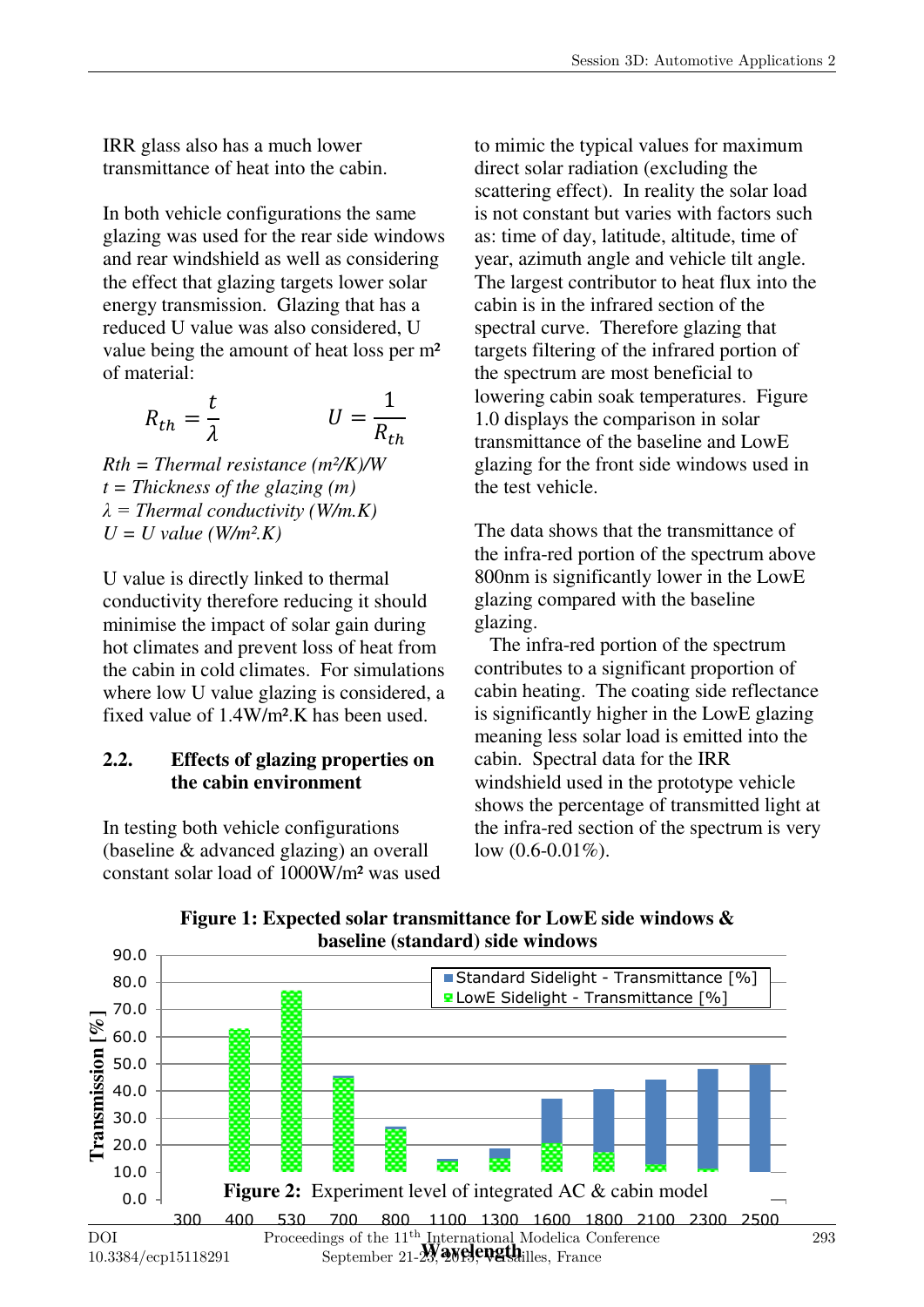The main outcome of the simulations is to compare the effectiveness of LowE and IRR glazing to test data. Typically LowE glazing is able to absorb more thermal energy and emit less radiation however IRR glass may have lower absorption capability but are able to reflect a significantly higher proportion of thermal energy which needs to be compared.

## **3. The HVAC & cabin simulation model**

### **3.1. Multi-zone cabin model**

The first step was to develop a physical model of the cabin and the AC system for the test vehicle being used and parameterise each model with data that is representative to the test vehicle. The cabin model was developed around an 8 zone (4 upper and 4 lower occupant zones) cabin from the Dymola Human Comfort library with some modifications to accommodate some of the parameters required for the vehicle.

Figure 2.0 shows the experiment level (top layer) of the model which includes the test data inputs which is fed into the cabin zones, a weather model transmitting ambient conditions to the outside panels of the car and initialization conditions.

 There were two versions of this model developed, one that allowed the vent flows from test data to be directly used in the cabin for validation of the cabin model and the 2nd included integrating the HVAC system model to the cabin so that the vent flows are generated by the model and power consumption of the AC compressor can be determined. The AC system was used so that optimisations could be run looking at the effect of different parameters on the cabin temperature in different zones.

 The inputs block which feeds the test data into the cabin model includes data such as: engine temperature, trunk temperature, solar load, zonal temperatures and ambient temperature. The experiment also shows two orifices connected to a fluid boundary seen at the bottom right of the screenshot which represent the cabin air exhausts at the back of the car.

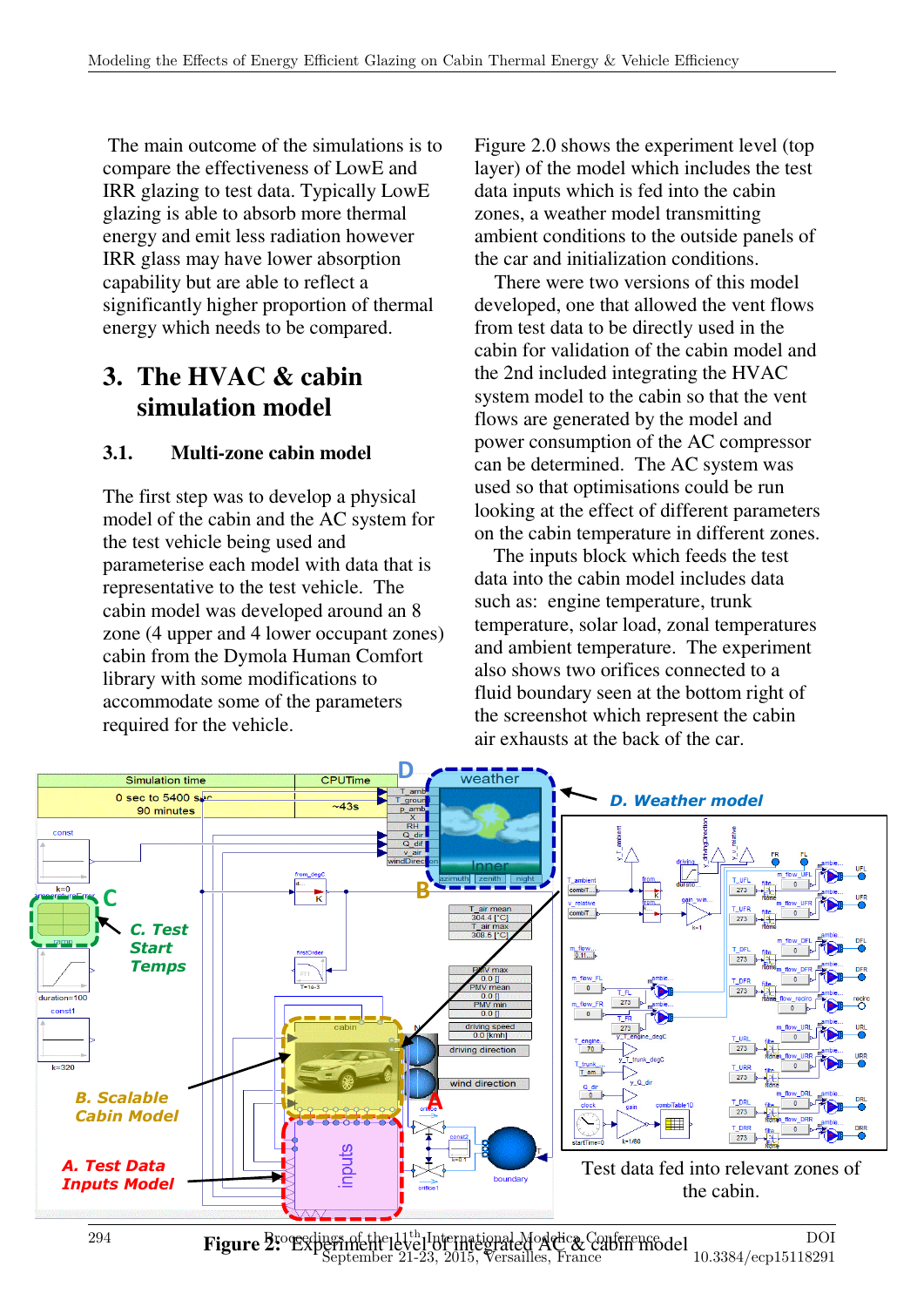The weather model feeds in the external ambient conditions to the outside surfaces of the glass and door panels such as: temperature, humidity air velocity & solar conditions.

A simplistic diagram of the cabin model itself is displayed in Figure 3.0 where in the centre of the model is the air exchange between zones. Vent air flows are fed in typically from the front occupant volumes and air exchange is permitted between upper and lower zones and travels in 1D across the volumes. Each zone has a port volume and a heat port, the volume represents the zonal cabin volume in that region and the heat port is connected to a heat sink which connects directly to the glazing & trim partitions.

 The cabin volumes can be simplistic (1 upper and lower zone only) or very detailed (12 zone cabin with 1 x upper, middle & lower zone per occupant space). The cabin model allows for calculation of thermal comfort where for each 'zone column' there is a comfort analysis in that region i.e. for head, chest or legs using parameters such as skin temperature, metabolic rate and clothing. For each of the partitions in the cabin model data records are used to capture the glazing and trim material thermal properties and also the spectral properties if relevant/available. The values detailed in Table 1.0 are applied here and also the azimuth and tilt angles of the partition as well as the positioning and thickness of each relative material within the partition stack.

 Due to the complexity of modelling the characteristics of the behaviour of glazing with LowE coating or an IRR layer, for the lowE and IRR glazing the entire glass was modelled with one set of properties as a single layer for both inside and outside surfaces. The trim partitions such as doors, ceiling and floor used multiple layers depending on the structure.



Figure 3: Schematic of cabin model with connected partition models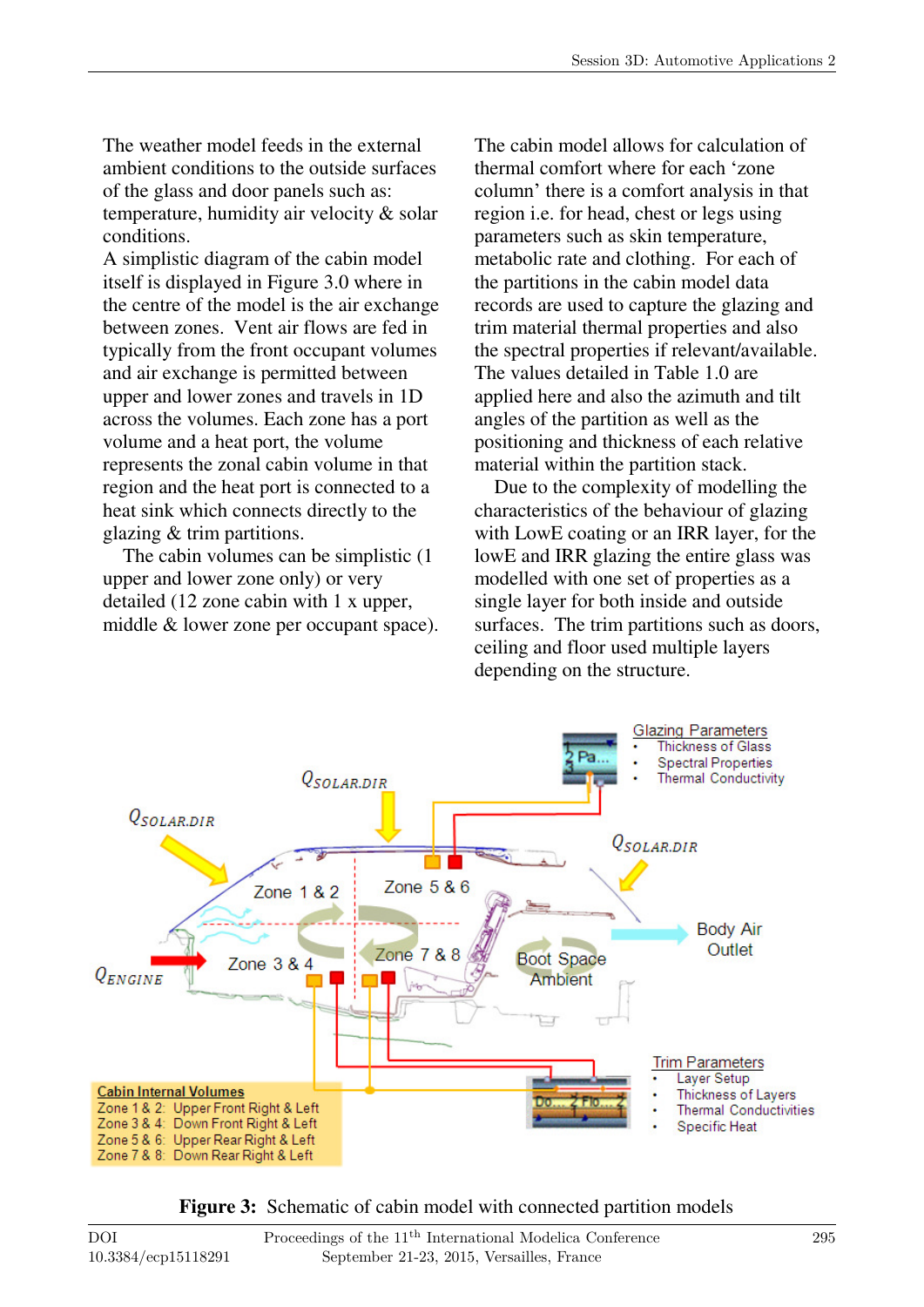The thermal energy gain into the cabin is a combination of the direct solar transmittance [1], radiant heat release [2] and convective heat transfer [3], categorized by the below equations:

$$
Q = (G_{dir} + G_{dif}) * swtf \quad [1]
$$

$$
Q = \varepsilon \sigma A (T_2^4 - T_1^4) \qquad [2]
$$

 $\lceil 3 \rceil$  $Q = hA(T_2 - T_1)$ 

### **3.2. Air conditioning system model**

The AC system model was built up using templates from the Dymola Air Conditioning library and was fed with the ambient temperature, condenser airflow and initialization values for the AC compressor. The condenser, evaporator and thermal expansion valve 'TXV' are modelled physically with geometrical data for the components and the boundary conditions for the condenser and evaporator are the refrigerant states in and out of the component and the ambient conditions either side of the heat exchanger.

For iterations using the AC loop the cabin zonal temperatures are derived from the evaporator air off temperature modelled within the AC loop and valves are used to represent the relevant air duct paths into the cabin.

 The mean cabin temperature was the average of all 8 zonal temperatures which applies to both test data and simulations. The relative humidity of the ambient air also has a large effect on the load of the AC system which is considered in the models. The AC compressor is of variable displacement and uses tabular efficiencies to calculate the mass flow and power consumption of the compressor:

- *Volumetric – Volumetric efficiency of the compressor.*
- *Isentropic – Relating to enthalpy changes across the compressor.*
- *Effective – Mechanical Efficiency of the compressor*

The TXV was modelled using 4 quadrant valve data and based around a TXV within the Dymola AC library. Data from the supplier was used to parameterise the TXV.



Proceedings of the Air Conditioning System Model of the 11th International Model of the 11th International Model of the 11th International Model of the 11th International Model of the 11th International Model of the 11th I September 21-23, 2015, Versailles, France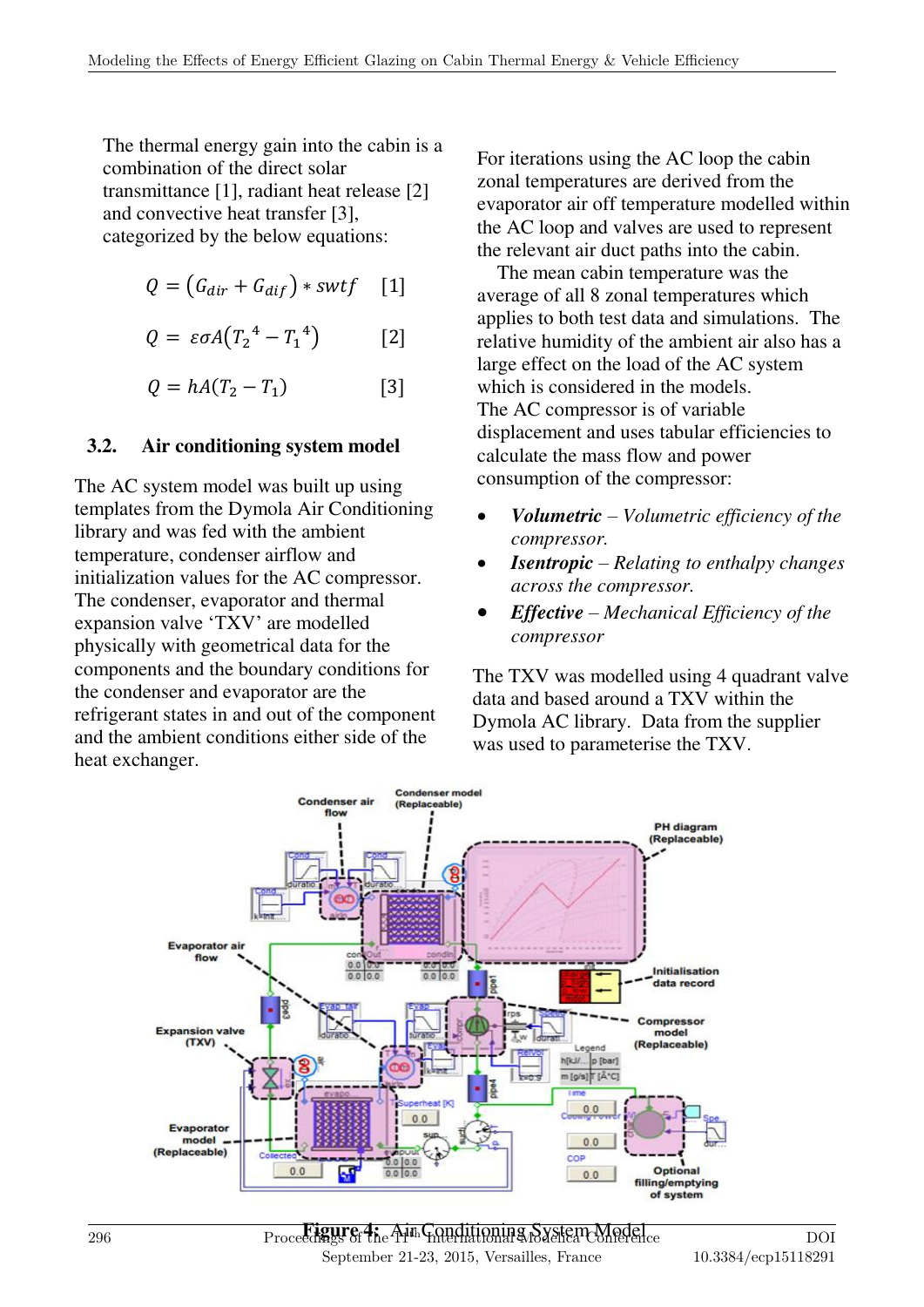One of the biggest limitations found when modelling the compressor was the ability to parameterize the model at part load conditions due to the difficulty in obtaining data with the required boundary conditions during testing.

 The compressor is of variable swash plate angle type such that the displacement can be varied for different load conditions and to prevent icing on the evaporator as opposed to a de-clutching method. Typically the displacement of the compressor reduces when the ratio of pressures between suction and discharge reduce which is controlled by the ambient conditions.

The displacement of the compressor was varied via the use of a PID controller which uses the target evaporator air-off temperature or cabin temperature as the SP value and the model temperature as the PV value to adjust displacement.

## **3.3. Vehicle model**

In order to assess the effect of energy consumption from the compressor torque relating to vehicle traction power a vehicle model which integrates the entire AC loop and cabin was generated. Originally a detailed engine warm-up model was included, however these models significantly increased simulation time and were excluded, Fig 5 shows the model that was used for analysis of fuel economy during the climate cycle assessment.

**Driver Model:** The driver model feeds in the test cycle profile speed, required accelerator pedal position and brake pedal position to the control bus. Any particular drive cycle can be used, i.e. NEDC, Artemis Urban, WLTP.

**Engine Model:** Is table based and uses MEP and BSFC table data to calculate the fuel flow which is dependent on throttle angle and crank speed and is controlled by the engine controller (ECU)

**Transmission Model:** Six speed automatic gearbox with torque converter and lockup clutch.

**Chassis Model:** A simplified model which includes the final drive ratio, friction brakes, wheels, vehicle mass, vehicle resistance (including aero and rolling resistance).

**HVAC model:** The HVAC model consists of the multi-zone cabin and AC loop where the AC compressor is connected to the accessory flange of the engine. Gearing has been used to represent the AC pulley ratio in relation the engine crankshaft.

**Controllers:** The engine controller uses a fuelling strategy for idle, overrun and max engine speed and the transmission controller determines the upshift and downshift points based on transmission speed as well as when to engage or disengage the lock-up clutch.



**Figure 5:** Vehicle Simulation Model

## **4. MODEL RESULTS & ANALYSIS**

## **4.1. Correlation of Dymola model to test data**

Once the entire cabin and air conditioning model was developed, a comparison of the baseline model with the test data was conducted. A comparison of the final temperatures between test data and simulation is as follows: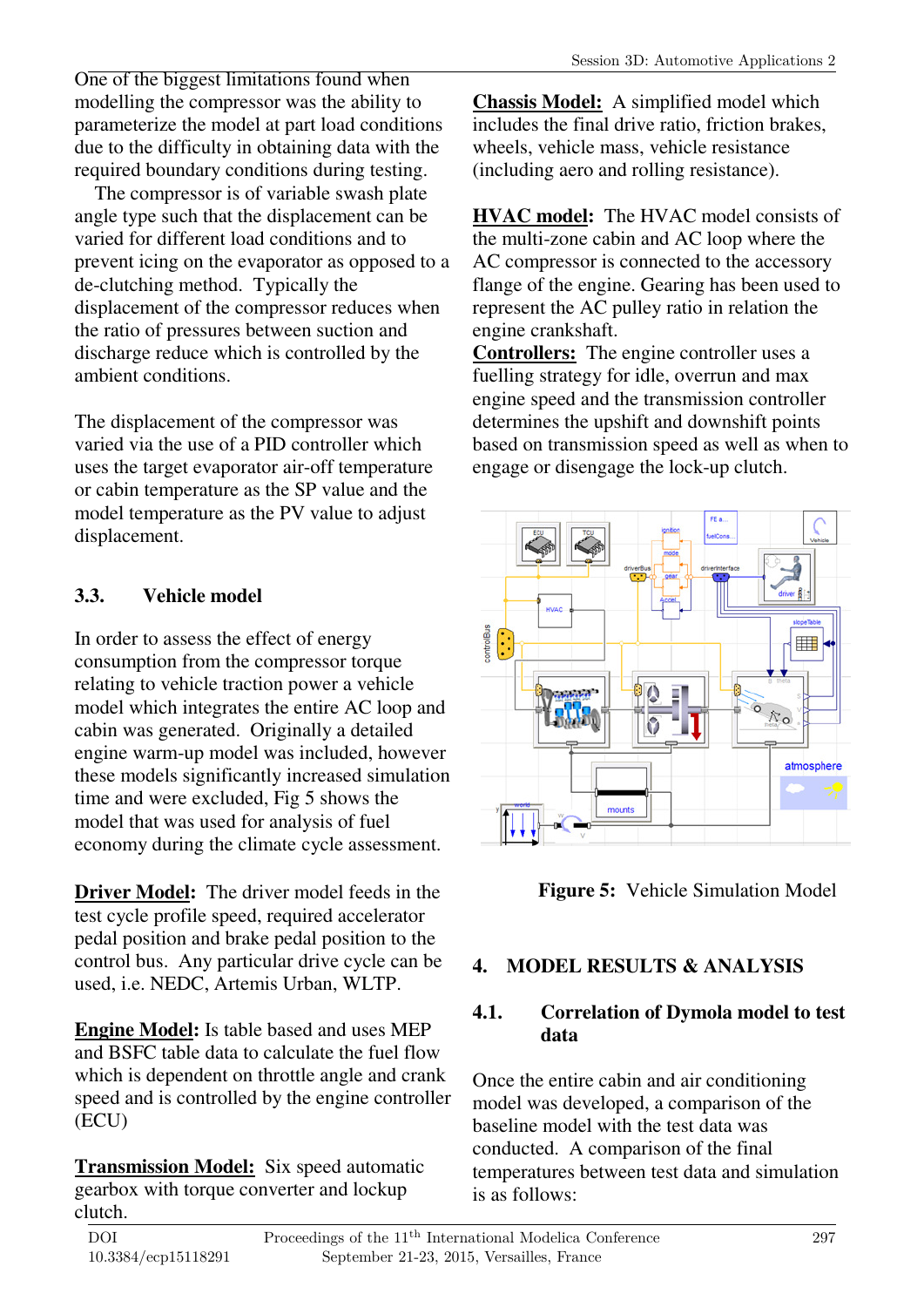Modeling the Effects of Energy Efficient Glazing on Cabin Thermal Energy & Vehicle Efficiency

.

- $\bullet$  Pulldown:  $1.5^{\circ}$ C
- Warmup: 2.9°C
- $\bullet$  43°C Soak: 0.5°C

At the start of the pulldown the cabin temperature drops very quickly due to the AC compressor running at very high displacement to be able to achieve the set point temperature. Towards the end of the pulldown the cabin temperature increases quite considerably, this is because the engine is running at idle speed with the vehicle stationary therefore the rotational speed of the compressor is lower and the airflow over the condenser is significantly reduced and thereby yields reduced cooling power. For the warmup test the heat rejection from the engine is much lower at idle so the coolant temperature passing through the heater core is much lower resulting in a temperature drop.

Figure 7 highlights simulation data for the differences in cabin temperature between different glazing types with a  $43^{\circ}$ C ambient applied, the data in this graph is purely simulation based. The reduction in cabin temperature with energy efficient glass fitted to the vehicle results in a quicker time to comfort than if standard glass were fitted to the car.

The results from the pulldown can be seen in Figure 7 and shows that applying specialised glass coatings has a big effect on lowering cabin temperature.

The most efficient setup in pulldown is to use IRR glazing with a low U value to limit solar gain and conductive heat transfer into the cabin.





Figure 6: Comparison of test data vs. simulation data for pulldown & warmup tests



**Figure 7:** Comparison of various glazing types and effect on cabin temperature

### **4.2. Simulation results – Energy consumption**

Figure 8 compares the vehicle running a pulldown with standard and energy efficient glazing for two different ambient temperatures. The energy delta of the AC compressor between standard and efficient glazing is greater at the higher ambient temperature. Therefore suggesting the greatest benefit of LowE and IRR coated glass is at the extremes of ambient temperatures.

 Table 5.0 shows the associated benefits in fuel economy from a conventional diesel powered vehicle during a pulldown test in a  $43^{\circ}$ C ambient temperature with 1000W/m<sup>2</sup> of solar load.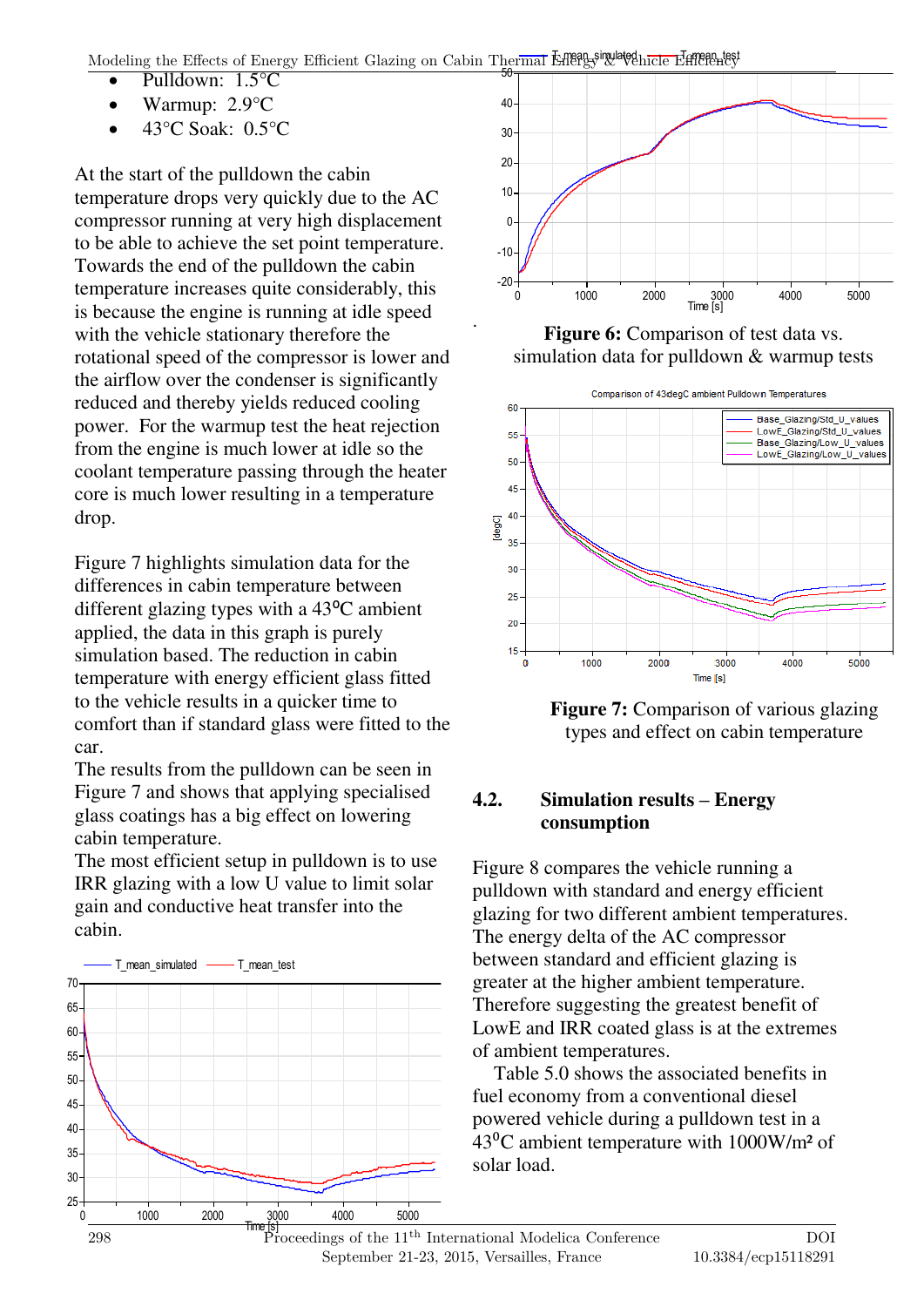



**5. CONCLUSIONS Figure 8:** AC compressor torque comparing standard vs. efficient glazing

As can be seen at higher the ambient temperature the glazing has a bigger benefit in terms of fuel economy.

| Condition                         | FE $(\%$ gain) |
|-----------------------------------|----------------|
| $50^{\circ}$ C Ambient benefit    | 3.3            |
| 43 <sup>o</sup> C Ambient benefit | 2.7            |
| 35 <sup>o</sup> C Ambient benefit | 14             |

**Table 5:** Fuel economy gains for energy efficient glazing

The benefit during the  $1<sup>st</sup>$  30 minutes is greater at  $43^{\circ}$ C than at  $50^{\circ}$ C due to the compressor running at full displacement for the  $50^{\circ}$ C test for both standard and energy efficient glazing, which means there is no FE benefit during the 1<sup>st</sup> 30 minutes for all configurations.

 One observation from the simulations was that the highest contributor of heat flow into the cabin is from the front windshield and the panoramic roof due to their tilt angle relative to the sun, therefore optimising glazing in these areas has the biggest impact on reducing the heat flux into the cabin and reducing the load on the AC compressor.

 The glazing has been considered the path of lowest thermal resistance in terms of conduction due to its thickness, therefore applying very low U values to the glazing should have a significant impact.

After generating the base cabin, HVAC and vehicle models it has been concluded that Dymola provides a model with suitable fidelity to estimate the energy benefit of novel cabin technologies. The multi-domain systems integration approach to concept studies that

Dymola provides allows the whole system to be evaluated and optimised. Understanding of the physical interaction between these systems is therefore possible. The systems integrated in this study include cabin and occupant models, AC loop, vehicle powertrain and environment. The following conclusions are established from this work:

- 1. A high fidelity model of the AC system and cabin model has been developed which allows replaceable components so it can be configured for use in other vehicle platforms.
- 2. The baseline model correlates well with the baseline test data which was used for validation purposes, therefore the model can be used as a development tool for the vehicle efficiency research team to use and potentially pass onto the mainstream.
- 3. Simulations show that the glazing in the panoramic roof and front windshield had